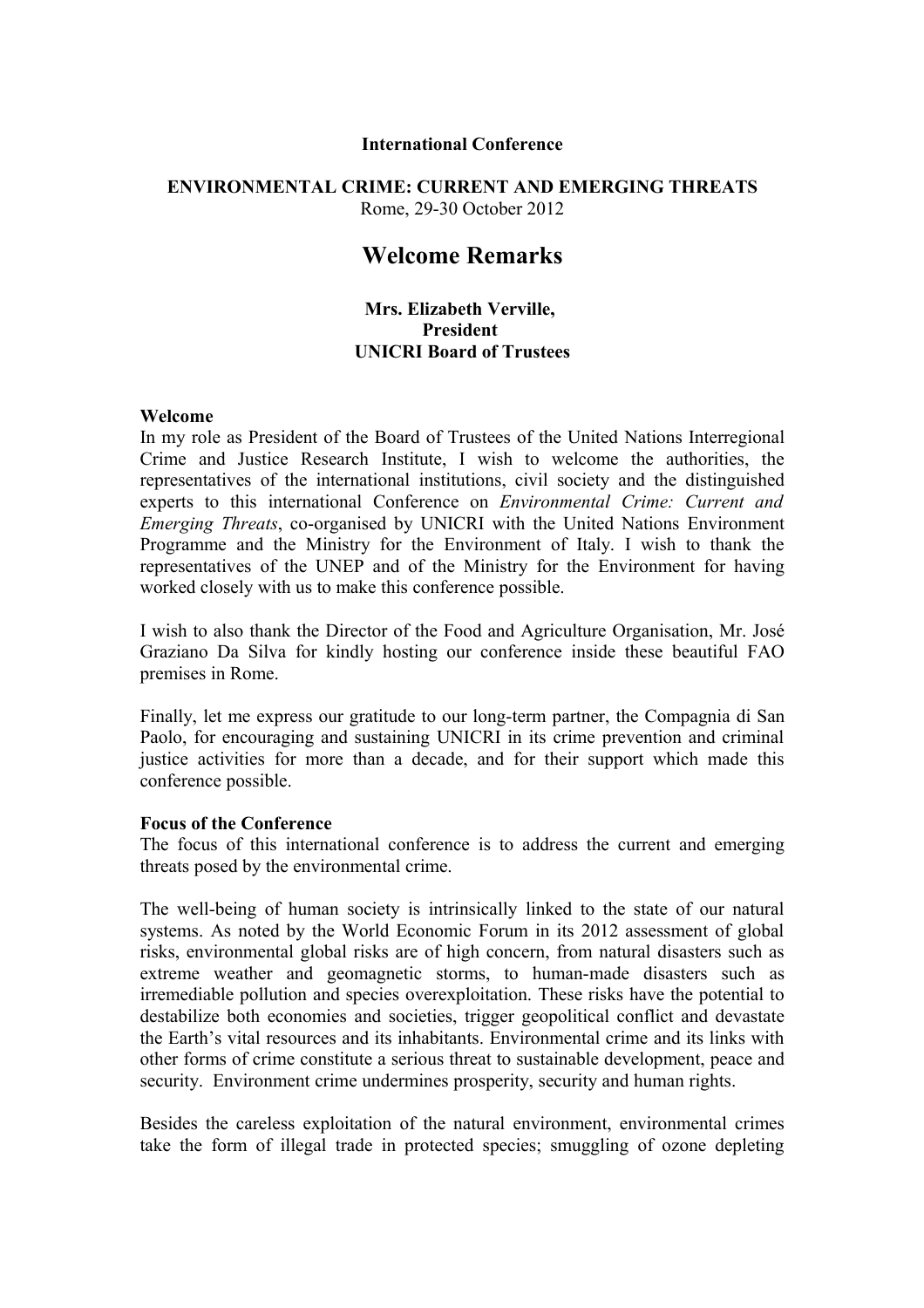substances; illicit trade in hazardous waste; illegal, unregulated, and unreported fishing; and illegal logging and trade in timber. Such crimes often fail to prompt the required response from governments and the law enforcement community, as they are often perceived as 'victimless' crimes. For most countries, combating environmental crime is not currently a priority and often remains overlooked and poorly understood, despite the actual and potential scale and consequences.

In reality, such crimes affect all of society and all of Nature. Transgressions against humans, animals and plants, and specific environments are associated with harms, injuries, degradations and suffering of many kinds. Moreover, criminal activities affecting the environment have evolved to become a serious form of transnational organized crime with links to other crimes associated with high levels of violence and corruption.

The involvement of organized criminal groups acting across borders is one of many factors that have favoured the considerable expansion of environmental crimes in recent years. Led by vast financial gains and facilitated by a low risk of detection and scarce conviction rates, criminal networks and organized criminal groups are becoming increasingly interested in such illicit transnational activities.

The level of organization needed for these crimes indicates a link with other serious offences, including theft, fraud, corruption, drugs and human trafficking, counterfeiting, firearms smuggling, and money laundering, several of which have been substantiated by investigations. Environmental crimes therefore today represent an emerging form of transnational organized crime requiring more in-depth analysis and better-coordinated responses at national, regional and international levels, requiring a global response to prevent and combat environmental crime.

Current and emerging forms of environmental crimes, that we are facing today all over the world, speak to an urgent need to assess the growing threat of environmental crime to the overall health, peace and security of humanity.

Underdeveloped legal frameworks, weak law enforcement and poor prosecutorial and judicial practices, as well as a lack of understanding of the different factors that drive environmental crime, have led to the critical situation we are in today. Preventing, deterring and detecting environmental crimes require determination, time and consistency, as well as a comprehensive understanding of the underlying causes and drivers of such criminal behaviour. To address this phenomenon requires a strong and coordinated action by the International Community.

On 26 July 2012, the Economic and Social Council of the United Nations adopted resolution 2012/19 entitled "Strengthening international cooperation in combating transnational organized crime in all its forms and manifestations". In paragraph 12 the Council "Invites the United Nations Interregional Crime and Justice Research Institute to continue to conduct, in consultation with Member States and in cooperation with other competent international entities, research on different forms of transnational organized crime".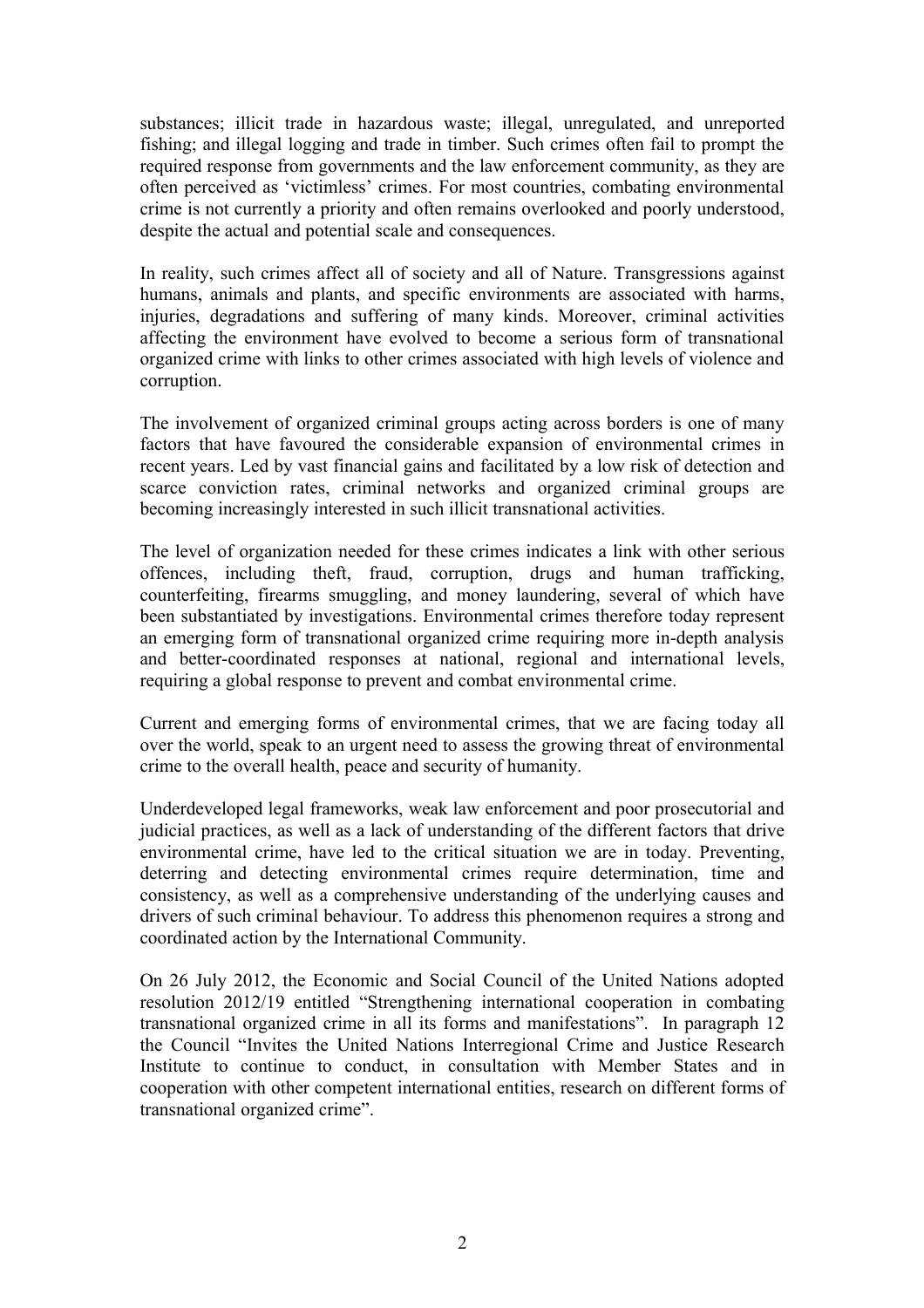For these reasons, UNICRI has joined forces with UNEP and the Ministry for the Environment of Italy and convened high level experts from around the world to participate in and contribute to the discussions of this international conference.

The objective of the conference is to serve as a platform for relevant institutions and experts to discuss how to move forward and address these issues in a more effective and efficient way. This collective effort will be encapsulated in expert recommendations s that will be brought together in the form of an action plan. This action plan will be discussed in the final plenary session of the conference, which will address potential future actions at national, regional and international levels.

We trust that together we can contribute to the development of a new global agenda on environmental crime and justice, and collectively build a way forward on these important and urgent issues. .

### **Role of UNICRI in countering environmental crime**

The outputs of your joint discussions and recommendations will then be brought by UNICRI to the attention of Member States on the occasion of the next session of the United Nations Commission on Crime Prevention and Criminal Justice in April 2013, which will focus its thematic discussion on "The challenge posed by emerging forms of crime that have a significant impact on the environment and ways to deal with it effectively".

Being a United Nations research institute, UNICRI is mandated to assist intergovernmental, governmental and non-governmental organizations in formulating and implementing improved policies in the field of crime prevention and criminal justice. For over two decades UNICRI has been actively involved in the field of environmental crimes research and training and, since 1991, it has built a very strong international network of experts, including all of you present here today and many others worldwide. The Institute is at the forefront of research in environmental law, especially in exploring the limits and potentials of applying criminal law in addressing environmental crime.

The initial focus of UNICRI was to review sanctioning strategies and sustained development, followed by efforts to assess the application of criminal law per se, and the implementation of the international environmental conventions. In 1997 UNICRI started to study crimes against the environment and their transnational nature. An international conference was held in Rome in 1997 followed by other initiatives such as the regional workshop convened in Samoa, on criminal law and its administration in international environment conventions, organized by UNICRI, the Commonwealth Secretariat and the South Pacific Regional Environmental Programme.

These activities have complemented the research on environmental crime reflected in the Institute's 2009 publication Eco-Crime and Justice: Essays on Environmental Crime and contributed to the design of a broader programme on environmental crime, initiated in 2012. In addition, to increase the awareness of the threat of environmental crime, and to enhance understanding of the dynamics of environmental crime, the Institute is mapping the international incidents involving trafficking and dumping of hazardous and e-waste, based on international reports and open source data, to be